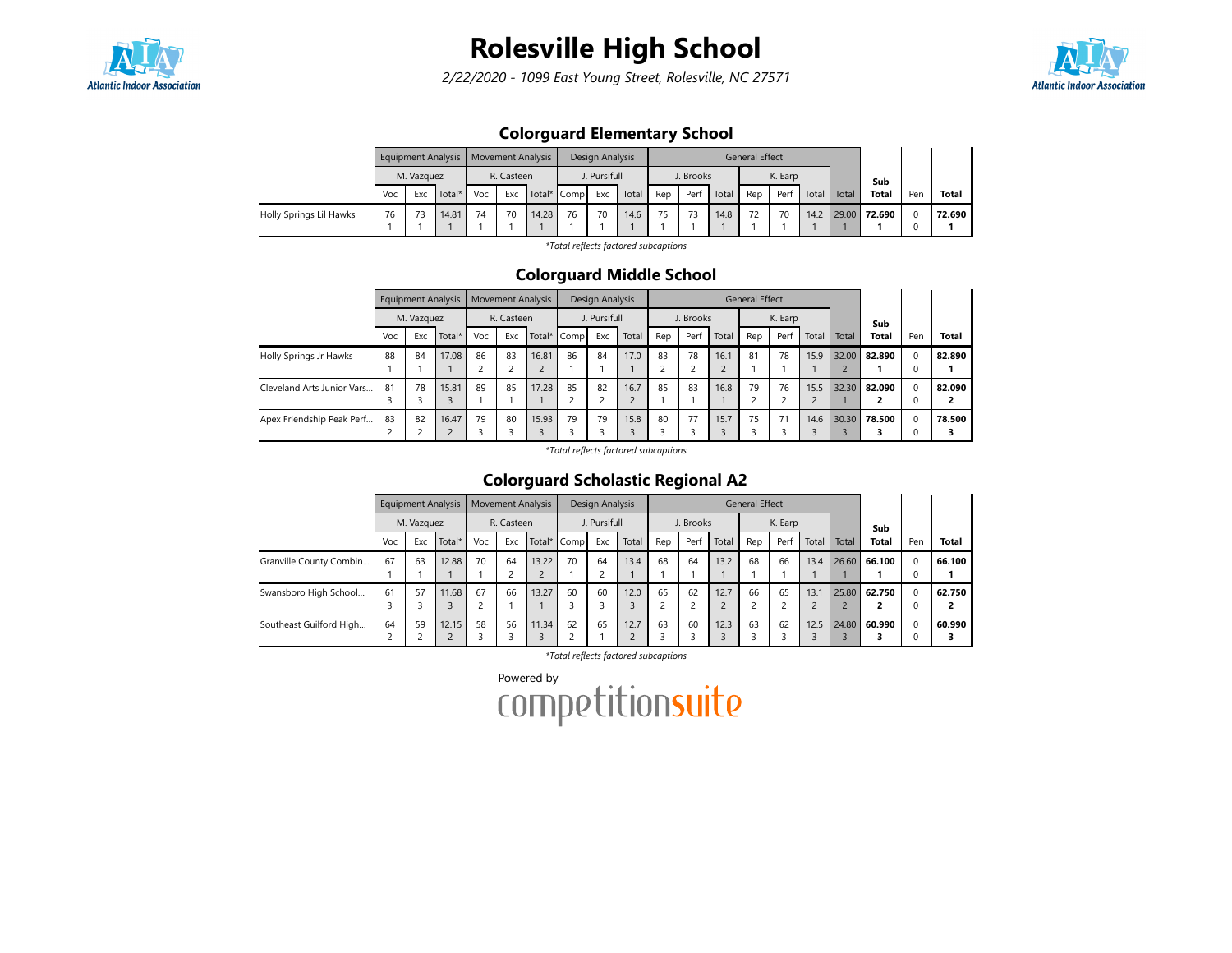

2/22/2020 - 1099 East Young Street, Rolesville, NC 27571



### Colorguard Scholastic Regional A1

|                           |                      | <b>Equipment Analysis</b><br>M. Vazquez |                         |         | <b>Movement Analysis</b> |                         |         | Design Analysis |           |         |           |                        | <b>General Effect</b> |         |            |                         |              |                                |             |
|---------------------------|----------------------|-----------------------------------------|-------------------------|---------|--------------------------|-------------------------|---------|-----------------|-----------|---------|-----------|------------------------|-----------------------|---------|------------|-------------------------|--------------|--------------------------------|-------------|
|                           |                      |                                         |                         |         | R. Casteen               |                         |         | J. Pursifull    |           |         | J. Brooks |                        |                       | K. Earp |            |                         | Sub          |                                |             |
|                           | Voc                  | Exc                                     | Total*                  | Voc     | Exc                      | Total*                  | Comp    | Exc             | Total     | Rep     | Perf      | Total                  | Rep                   | Perf    | Total      | Total                   | Total        | Pen                            | Total       |
| Cleveland Arts Varsity Mi | 78                   | 75                                      | 15.21                   | 68<br>3 | 67                       | 13.47<br>2              | 74      | 72              | 14.6      | 75      | 67<br>2   | 14.2                   | 67                    | 65<br>2 | 13.2<br>2  | 27.40                   | 70.680       | $\Omega$<br>4                  | 70.680      |
| Apex Friendship Blue      | 72<br>$\overline{c}$ | 69                                      | 14.01<br>$\overline{2}$ | 65<br>4 | 64<br>4                  | 12.87<br>$\overline{4}$ | 71      | 69              | 14.0<br>2 | 67<br>4 | 64<br>4   | 13.1<br>$\overline{4}$ | 68                    | 66      | 13.4       | 26.50<br>3              | 67.380<br>2  | 0<br>4                         | 67.380<br>2 |
| Rolesville High School Gu | 65<br>3              | 61<br>3                                 | 12.48<br>3              | 71      | 66<br>2                  | 13.55                   | 67<br>5 | 65              | 13.2<br>3 | 71<br>2 | 68        | 13.9<br>$\overline{2}$ | 65<br>ς               | 63<br>3 | 12.8<br>3  | 26.70<br>$\overline{2}$ | 65.930<br>з  | 0.1<br>3                       | 65.830<br>3 |
| Green Level High School   | 62                   | 58                                      | 11.88<br>4              | 69<br>2 | 65<br>3                  | 13.28<br>3              | 69<br>3 | 59              | 12.8<br>5 | 69<br>3 | 65<br>3   | 13.4<br>3              | 63<br>4               | 60<br>4 | 12.3<br>4  | 25.70<br>4              | 63.660<br>4  | $\mathbf{1}$<br>$\overline{c}$ | 62.660<br>4 |
| Chapel Hill HS WG         | 57<br>6              | 53                                      | 10.88<br>5              | 59      | 53                       | 11.02                   | 68<br>4 | 61<br>5         | 12.9<br>4 | 67<br>4 | 62<br>5   | 12.9<br>5              | 62<br>5               | 59<br>5 | 12.1<br>5. | 25.00<br>5              | 59.800<br>5. | 0<br>4                         | 59.800<br>5 |
| Millbrook High School Wi  | 58<br>5              | 52<br>6                                 | 10.82<br>6              | 62<br>5 | 58<br>5.                 | 11.88<br>5              | 63<br>6 | 60<br>6         | 12.3<br>6 | 61<br>7 | 59        | 12.0<br>$\overline{7}$ | 61<br>6               | 59<br>5 | 12.0<br>6  | 24.00                   | 59.000<br>6  | 0<br>4                         | 59.000<br>6 |
| Panther Creek Junior Vars | 50                   | 47                                      | 9.61                    | 60<br>6 | 57<br>6                  | 11.61<br>6              | 59      | 62<br>4         | 12.1      | 64<br>6 | 61<br>6   | 12.5<br>6              | 60                    | 58      | 11.8       | 24.30<br>6              | 57.620       | 2.9                            | 54.720      |

\*Total reflects factored subcaptions

#### Colorguard Scholastic A3

|                          |     |            | <b>Equipment Analysis</b> |     | <b>Movement Analysis</b> |       |             | Design Analysis |           |     |           |       | <b>General Effect</b>    |         |                |                  |              |          |              |
|--------------------------|-----|------------|---------------------------|-----|--------------------------|-------|-------------|-----------------|-----------|-----|-----------|-------|--------------------------|---------|----------------|------------------|--------------|----------|--------------|
|                          |     | M. Vazquez |                           |     | R. Casteen               |       |             | J. Pursifull    |           |     | J. Brooks |       |                          | K. Earp |                |                  | Sub          |          |              |
|                          | Voc | Exc        | Total*                    | Voc | Exc                      |       | Total* Comp | Exc             | Total     | Rep | Perf      | Total | Rep                      | Perf    | Total          | Total            | <b>Total</b> | Pen      | <b>Total</b> |
| Wake Forest HS WG        | 64  | 58         | 12.02                     | 64  | 61                       | 12.41 | 62          | 58              | 12.0      | 61  | 62        | 12.3  | 65                       | 62      | 12.7           | 25.00            | 61.430       | $\Omega$ | 61.430       |
|                          |     |            | $\mathcal{L}$             |     |                          |       | $\sim$      | 3               | $\bigcap$ | 4   |           |       | $\overline{\phantom{0}}$ |         | $\overline{2}$ |                  |              |          |              |
| East Wake HS Winterguard | 56  | 51         | 10.55                     | 61  | 57                       | 11.68 | 63          | 59              | 12.2      | 63  | 61        | 12.4  | 60                       | 60      | 12.0           | 24.40            | 58.830       | $\Omega$ | 58.830       |
|                          | 4   |            | 4                         |     | 3                        |       |             | 2               |           |     |           |       | 3                        |         | 3              |                  |              |          |              |
| Franklinton HS Wintergua | 63  | 59         | 12.08                     | 60  | 55                       | 11.35 | 52          | 54              | 10.6      | 62  | 58        | 12.0  | 58                       | 58      | 11.6           | 23.60            | 57.630       | $\Omega$ | 57.630       |
|                          |     |            |                           |     | 4                        | 4     | 4           | $\overline{4}$  | 4         |     |           | 4     | 4                        | 4       | 4              | $\boldsymbol{A}$ | 4            |          |              |
| Cape Fear JV             | 62  | 57         | 11.75                     | 59  | 58                       | 11.67 | 57          | 60              | 11.7      | 65  | 64        | 12.9  | 67                       | 65      | 13.2           | 26.10            | 61.220       | 4.2      | 57.020       |
|                          | 3   |            | 3                         | 4   |                          |       |             |                 |           |     |           |       |                          |         |                |                  |              |          | 4            |

\*Total reflects factored subcaptions

Powered by<br>COMPetitionsuite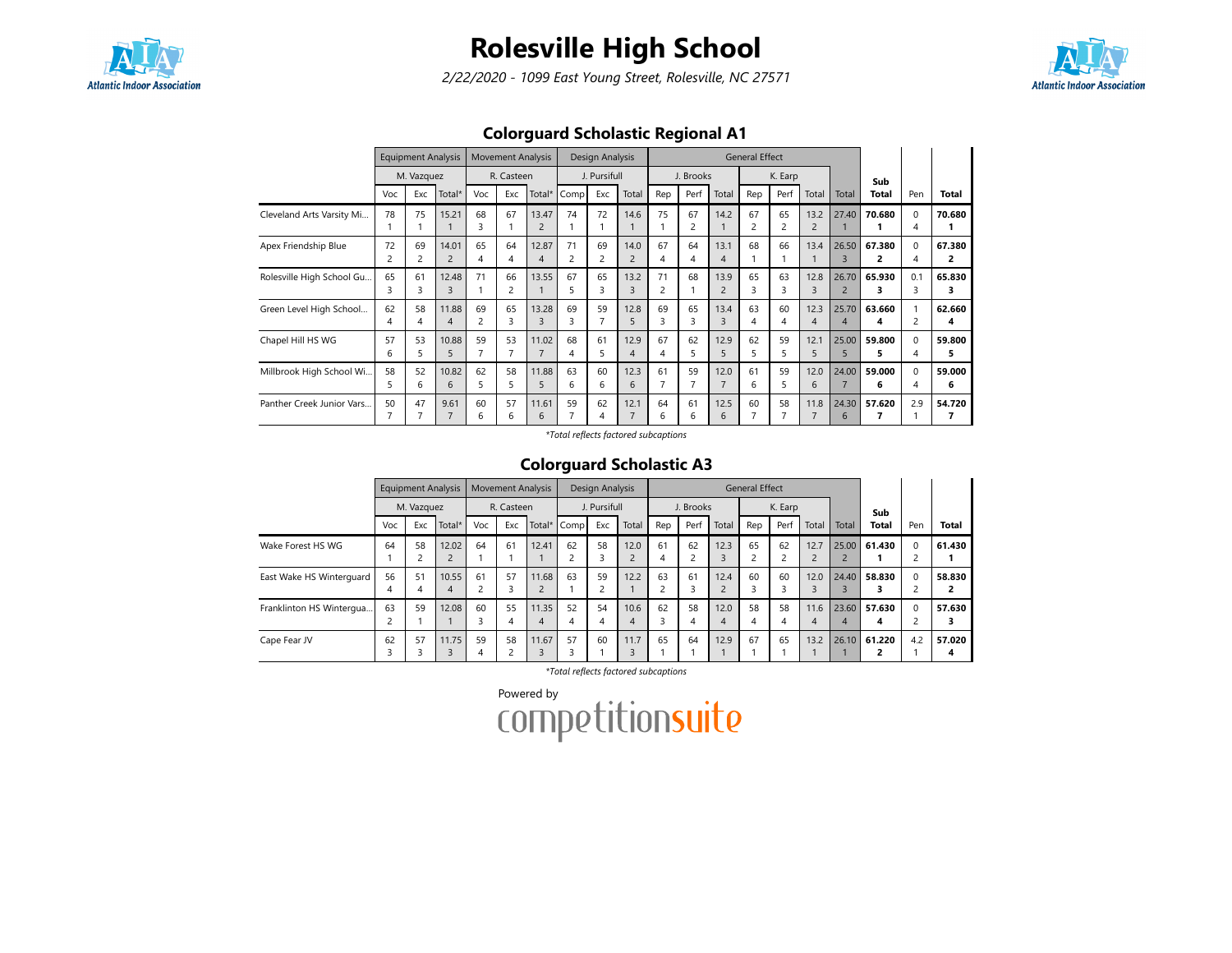

2/22/2020 - 1099 East Young Street, Rolesville, NC 27571



### Colorguard Scholastic A2

|                            |         | <b>Equipment Analysis</b> |                         |         | <b>Movement Analysis</b> |                         |             | Design Analysis |                        |                      |                               |                        | <b>General Effect</b> |         |                        |                         |              |                      |              |
|----------------------------|---------|---------------------------|-------------------------|---------|--------------------------|-------------------------|-------------|-----------------|------------------------|----------------------|-------------------------------|------------------------|-----------------------|---------|------------------------|-------------------------|--------------|----------------------|--------------|
|                            |         | M. Vazquez                |                         |         | R. Casteen               |                         |             | J. Pursifull    |                        |                      | J. Brooks                     |                        |                       | K. Earp |                        |                         | Sub          |                      |              |
|                            | Voc     | Exc                       | Total*                  | Voc     | Exc                      |                         | Total* Comp | Exc             | Total                  | Rep                  | Perf                          | Total                  | Rep                   | Perf    | Total                  | Total                   | <b>Total</b> | Pen                  | Total        |
| Apex Friendship Red        | 66      | 64<br>2                   | 12.94<br>$\overline{2}$ | 67<br>3 | 65<br>3                  | 13.14<br>3              | 74          | 72              | 14.6                   | 76                   | 71<br>3                       | 14.7                   | 73                    | 70      | 14.3                   | 29.00                   | 69.680       | $\Omega$<br>0        | 69.680       |
| <b>Holly Springs Hawks</b> | 65      | 65                        | 13.0                    | 68<br>2 | 66<br>$\overline{2}$     | 13.34<br>$\overline{2}$ | 75          | 70<br>3         | 14.5<br>$\overline{2}$ | 73<br>$\overline{c}$ | 72<br>$\overline{\mathbf{c}}$ | 14.5                   | 70                    | 68<br>3 | 13.8<br>3              | 28.30<br>$\overline{2}$ | 69.140       | $\Omega$<br>0        | 69.140<br>2  |
| East Davidson Winter Gu    | 63      | 60<br>3                   | 12.21<br>3              | 70      | 68                       | 13.74                   | 69          | 71              | 14.0                   | 70<br>3              | 73                            | 14.3<br>$\overline{3}$ | 68<br>4               | 66      | 13.4<br>4              | 27.70                   | 67.650       | $\Omega$<br>0        | 67.650       |
| <b>Bassett HS Varsity</b>  | 61<br>4 | 57<br>4                   | 11.68<br>4              | 64<br>4 | 61<br>4                  | 12.41<br>4              | 65<br>4     | 67<br>4         | 13.2<br>4              | 68<br>4              | 67<br>4                       | 13.5<br>$\overline{4}$ | 71                    | 69      | 14.0<br>$\overline{2}$ | 27.50<br>4              | 64.790<br>4  | $\Omega$<br>$\Omega$ | 64.790<br>4  |
| Jack Britt WG              | 59      | 55                        | 11.28<br>5              | 54      | 50<br>5                  | 10.28                   | 59          | 59              | 11.8                   | 64                   | 62<br>5                       | 12.6                   | 67                    | 64      | 13.1<br>5              | 25.70                   | 59.060       | $\Omega$<br>0        | 59.060<br>5. |

\*Total reflects factored subcaptions

#### Colorguard Scholastic A1

|                           |     |            | Equipment Analysis |     | <b>Movement Analysis</b> |       |             | Design Analysis                |       |     |           |       | <b>General Effect</b> |         |                        |       |              |          |              |
|---------------------------|-----|------------|--------------------|-----|--------------------------|-------|-------------|--------------------------------|-------|-----|-----------|-------|-----------------------|---------|------------------------|-------|--------------|----------|--------------|
|                           |     | M. Vazquez |                    |     | R. Casteen               |       |             | J. Pursifull                   |       |     | J. Brooks |       |                       | K. Earp |                        |       | Sub          |          |              |
|                           | Voc | Exc        | Total*             | Voc | Exc                      |       | Total* Comp | Exc                            | Total | Rep | Perf      | Total | Rep                   | Perf    | Total                  | Total | <b>Total</b> | Pen      | <b>Total</b> |
| Corinth Holders High Sch  | 78  | 76         | 15.34              | 76  | 74                       | 14.94 | 80          | 71<br>$\overline{\phantom{0}}$ | 15.1  | 78  | 76        | 15.4  | 77                    | 74      | 15.1                   | 30.50 | 75.880       | $\Omega$ | 75.880       |
| Panther Creek Varsity Win | 70  | 65         | 13.35<br>3         | 69  | 66<br>3                  | 13.41 | 76          | 72                             | 14.8  | 75  | 72        | 14.7  | 74                    | 71      | 14.5<br>$\overline{2}$ | 29.20 | 70.760       | $\Omega$ | 70.760<br>2  |
| Havelock HS "Panache"     | 74  | 68         | 14.02              | 71  | 67<br>∍                  | 13.68 | 73          | 64                             | 13.7  | 68  | 66        | 13.4  | 72                    | 69      | 14.1                   | 27.50 | 68.900       |          | 68.900<br>,  |

\*Total reflects factored subcaptions

### Colorguard Independent A

|                           |     |            | <b>Equipment Analysis</b> |     | Movement Analysis |       |             | Design Analysis |       |     |           |       | General Effect |         |       |       |              |     |              |
|---------------------------|-----|------------|---------------------------|-----|-------------------|-------|-------------|-----------------|-------|-----|-----------|-------|----------------|---------|-------|-------|--------------|-----|--------------|
|                           |     | M. Vazquez |                           |     | R. Casteen        |       |             | J. Pursifull    |       |     | J. Brooks |       |                | K. Earp |       |       | Sub          |     |              |
|                           | Voc | Exc        | Total*                    | Voc | Exc               |       | Total* Comp | Exc             | Total | Rep | Perf      | Total | Rep            | Perf    | Total | Total | <b>Total</b> | Pen | <b>Total</b> |
| ValianT Indoor Guard at V | 67  | 62         | 12.75                     | 70  | 67                | 13.61 |             | 69              | 14.1  | 70  | 67        | 13.7  | 70             | 67      | 13.7  |       | 27.40 67.860 |     | 67.860       |
|                           |     |            |                           |     |                   |       |             |                 |       |     |           |       |                |         |       |       |              |     |              |

\*Total reflects factored subcaptions

Powered by<br>COMPLetitionsuite